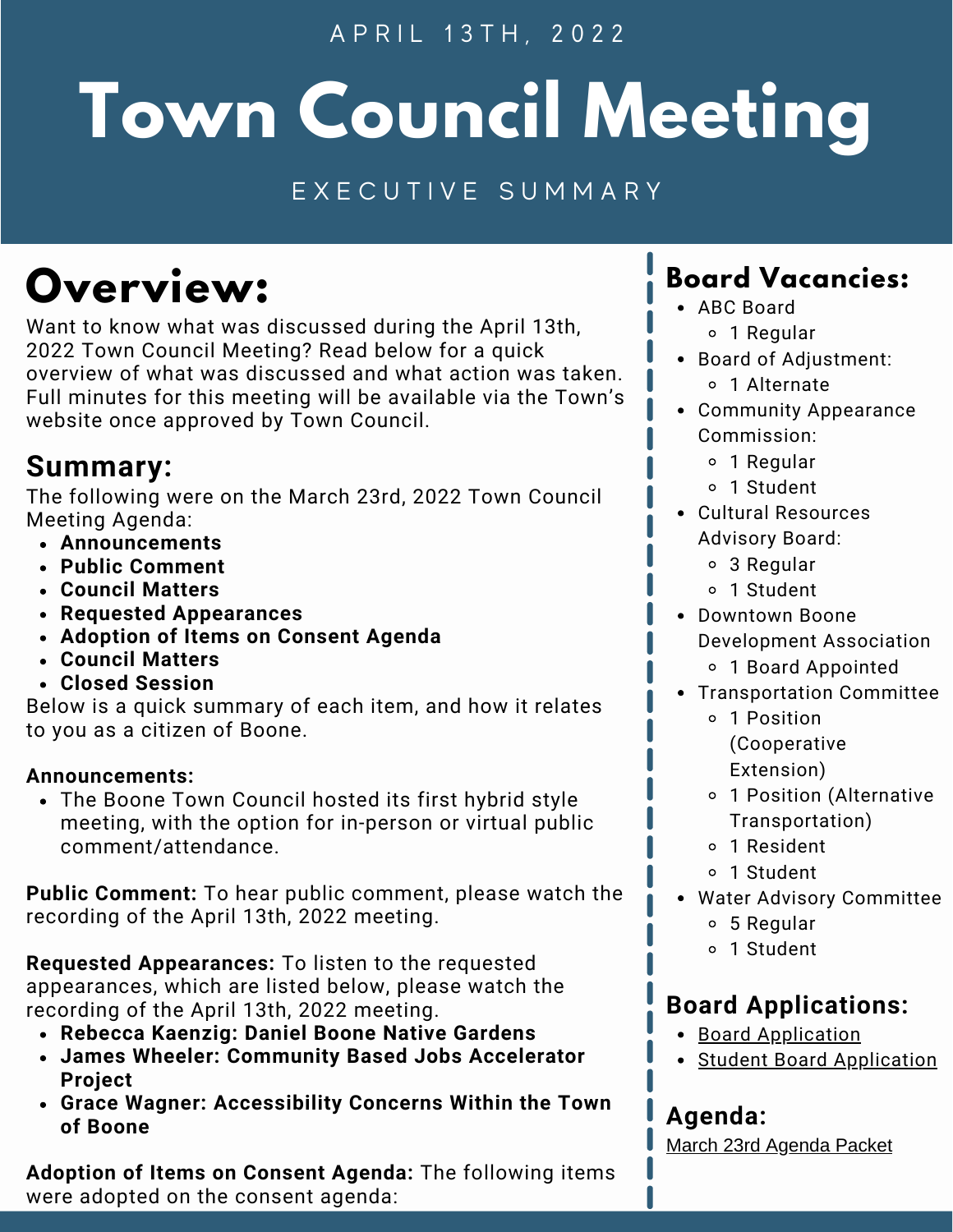- **Consideration of Approval of Minutes**
- **Consideration of Fair Housing Resolution**
- **Consideration of Resolution - Burn a Blue Bulb Campaign**
- **Consideration of Design Services Proposal - McGill Associates, P.A.**
- **Consideration of Commercial Electrical Services Proposal - Smart Electric Co., Inc.**
- **Consideration of License Agreement - Zeta Tau Alpha-Lambda Kappa Bid Day**
- **Consideration of Climate Change Survey**

**Council Matters:** The following is a brief description of each item discussed by the Boone Town Council and the discissions that were made:

- **Town Manager Update:** Amy Davis, Interim Town Manager, gave a brief update regarding what has been done in the Town since the previous Town Council Meeting.
- **Town Attorney Update:** Ms. Allison Meade, Town Attorney, gave a brief update regarding her duties as Town Attorney.
- **Board Liaison Report:** Councilmembers gave brief updates regarding the town and community boards which they attend.
- **Appointment to ABC Board:** Ms. Jacqueline Dunbar was appointed to the vacant regular position of the ABC Board.
- **Consideration of Application to CRAB:** Mr. David Jackson was appointed to the vacant seat on the Cultural Resources Advisory Board (CRAB).
- **Recognition of David Jackson - Main Street Award:** Mr. Jackson was awarded the Main Street Champion recognition from the North Carolina Main Street organization for his dedicated support of the downtown revitalization efforts of Boone.
- **Request for Direction Regarding Possible Reduction in List Price of 1500 Blowing Rock Road:** After a presentation given by James Milner of Appalachian Commercial Real Estate, Council voted to discuss the possible reduction in the list price of 1500 Blowing Rock Road (the current location of the Boone Police Department and Council Chambers) at a later date.
- **Police Department Application for a No-Match Grant:** Chief Andy LeBeau of the Boone Police Department informed Council of the No-Match Grant Boone Police applied for for a grant which will help fund law enforcement agencies to investigate Internet Crimes Against Children (ICAC). Boone Police applied for \$22,645.08 in order to to purchase items related to forensic computer related equipment. While not awarded yet, Chief LeBeau is hopeful for a positive outcome.
- **Consideration of Cases Heard at the March 28, 2022 Public Hearing:** The following cases were heard:
	- **Case PL05551-030422: A&R Mountain Properties LLC -General Use Zoning Map Amendment**
	- **Case PL05502-021822: (COA) Process – UDO Text Amendment**

**Case PL05558-030922: Stormwater Modification - UDO Text Amendment** All cases were approved as presented.

- **Consideration of Modern Real Estate Investors, LLC Voluntary Annexation Petition (151 Modern Drive):** Council approved the Voluntary Annexation Petition.
- **Consideration of the Hayes-Bryan-Greene Cemetery Historical Marker:** Council voted to approve the text option which will include the reference to Mr. Greene's history and approved for the marker to be placed within the mulched area at east corner of Parcel 2900-79-7988-000, adjoining Watauga County Courthouse Annex (stone building)at intersection of Queen and North Water Streets.
- **Presentation by P&I of Information Generated for the Watauga Housing Forum:** Ms. Jane Shook, the Director of Planning & Inspections for the Town, gave a brief